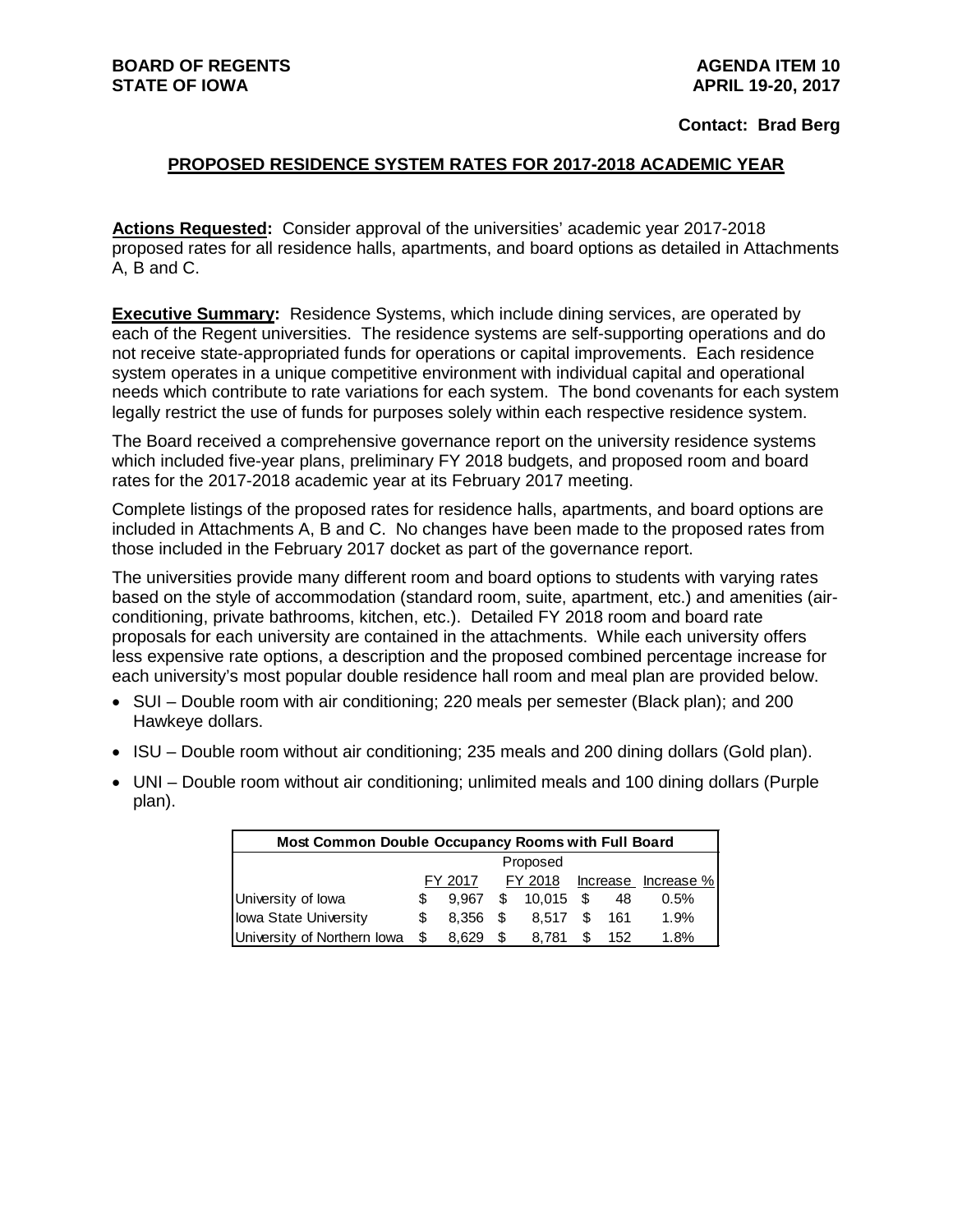### **The University of Iowa Residence System Rates--Proposed Rate Schedule for 2017-18**

|                                            | <b>Current</b> | <b>Proposed</b> | <b>Proposed</b> |                      |  |
|--------------------------------------------|----------------|-----------------|-----------------|----------------------|--|
|                                            | $(2016-17)$    | $(2017-18)$     |                 | <b>Rate Increase</b> |  |
| Residence Halls Academic Year 2016-17      | <b>Rates</b>   | <b>Rates</b>    | <b>Amount</b>   | <b>Percent</b>       |  |
| Single with Air                            | \$8,455        | \$8,497         | 42              | 0.5%                 |  |
| Single with Air & Shared Bath              | 10,032         | 10,082          | 50              | 0.5%                 |  |
| Single with Bath & Air                     | 11,611         | 11,669          | 58              | 0.5%                 |  |
| <b>Standard Double</b>                     | 5,861          | 5,890           | 29              | 0.5%                 |  |
| Double with Air*                           | 6,527          | 6,560           | 33              | 0.5%                 |  |
| Double with Air & Shared Bath              | 7,308          | 7,345           | 37              | 0.5%                 |  |
| Double with Bath & Air                     | 8,089          | 8,129           | 40              | 0.5%                 |  |
| Double with Kitchen, Bath & Air            | 8,473          | 8,515           | 42              | 0.5%                 |  |
| Triple with Air                            | 5,515          | 5,543           | 28              | 0.5%                 |  |
| Triple with Bath & Air                     | 6,562          | 6,595           | 33              | 0.5%                 |  |
| Triple Suite with Kitchen, Bath & Air      | 7,562          | 7,600           | 38              | 0.5%                 |  |
| Quad with Air                              | 4,796          | 4,820           | 24              | 0.5%                 |  |
| Quad Suite with Kitchen, Bath & Air        | 6,345          | 6,377           | 32              | 0.5%                 |  |
| Mayflower Single with Kitchen, Bath & Air  | 10,062         | 10,112          | 50              | 0.5%                 |  |
| Mayflower Double with Kitchen, Bath & Air  | 7,321          | 7,358           | 37              | 0.5%                 |  |
| Parklawn Double with Kitchen, Bath & Air   | 7,692          | 7,730           | 38              | 0.5%                 |  |
| Parklawn Suite with Kitchen, Bath & Air    | 8,318          | 8,360           | 42              | 0.5%                 |  |
| Centerstone Shared 1-Bedroom               | 8,338          | 8,380           | 42              | 0.5%                 |  |
| Centerstone 4- or 5-Bedroom                | 8,841          | 8,885           | 44              | 0.5%                 |  |
| CampusView 3- or 4-Bedroom                 | 8,841          | 8,885           | 44              | 0.5%                 |  |
| Single with Air & Pod Configuration        | 9,464          | 9,511           | 47              | 0.5%                 |  |
| Double with Air & Pod Configuration        | 7,510          | 7,548           | 38              | 0.5%                 |  |
| Triple with Air & Pod Configuration        | 6,480          | 6,512           | 32              | 0.5%                 |  |
| Quad with Air & Pod Configuration          | 5,450          | 5,477           | 27              | 0.5%                 |  |
| Temporary Housing (daily rate)             | 10             | 10              |                 |                      |  |
| <b>Hawkeye Dollars</b>                     |                |                 |                 |                      |  |
| (assessed to all room contractholders)*    | \$200          | \$200           |                 |                      |  |
| <b>Housing Application Fee</b>             |                |                 |                 |                      |  |
| (assessed to all 1st-time applicants only) | \$75           | \$75            |                 |                      |  |
| <b>Board Rates</b>                         |                |                 |                 |                      |  |
| Gold (Unlimited)                           | \$3,580        | \$3,600         | \$20            | 0.6%                 |  |
| Black (220 per semester) *                 | 3,240          | 3,255           | 15              | 0.5%                 |  |
| Hawkeye (75 per semester)                  | 1,430          | 1,440           | 10              | 0.7%                 |  |

\* Standard room and board plan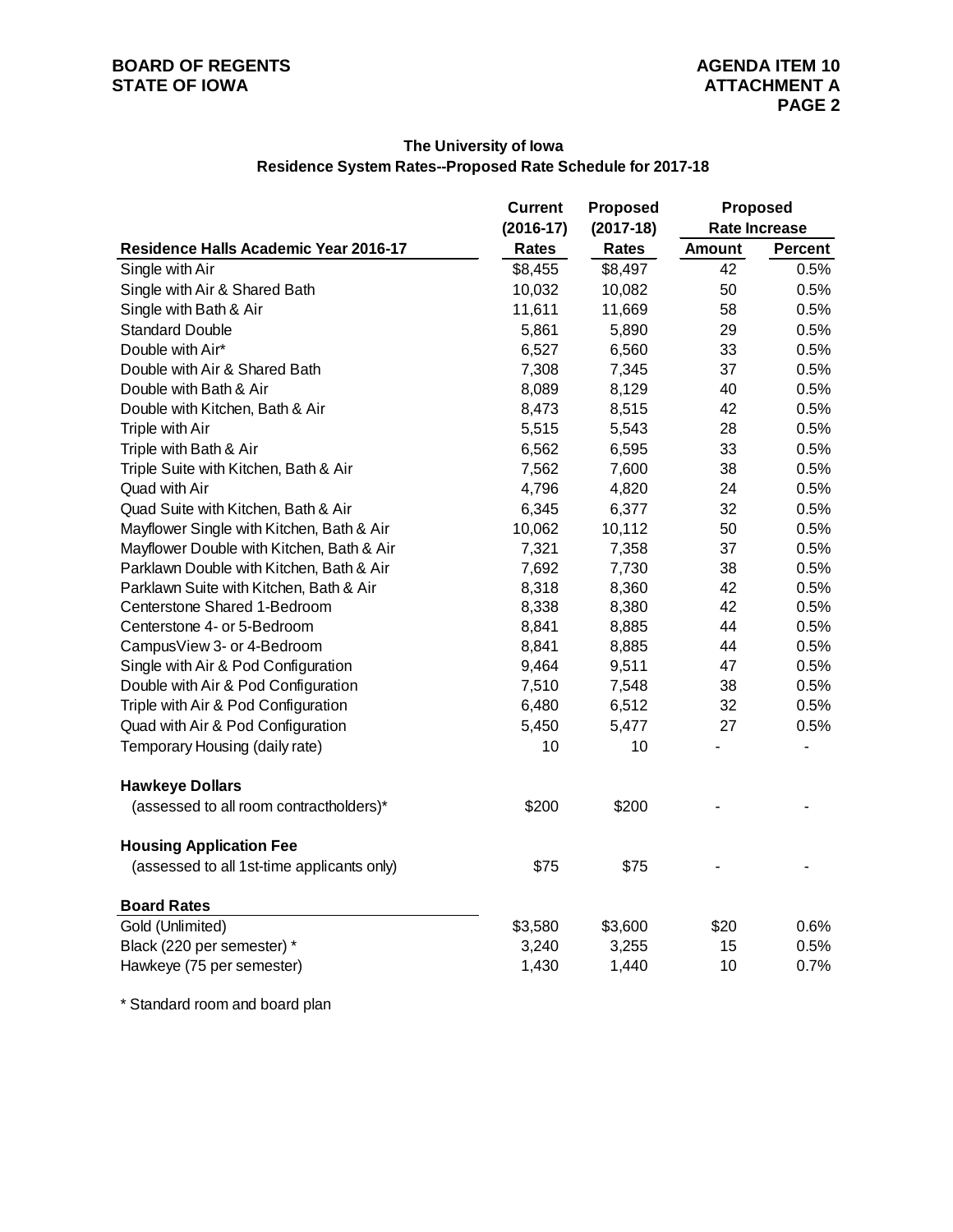### **The University of Iowa Residence System Rates--Proposed Rate Schedule for 2017-18**

|                                           | <b>Current</b><br><b>Proposed</b> |              |                 |                      |
|-------------------------------------------|-----------------------------------|--------------|-----------------|----------------------|
|                                           | 2016                              | 2017         | <b>Proposed</b> |                      |
|                                           | <b>Daily</b>                      | <b>Daily</b> |                 | <b>Rate Increase</b> |
| <b>Residence Halls Summer 2017</b>        | <b>Rates</b>                      | <b>Rates</b> | <b>Amount</b>   | <b>Percent</b>       |
| Single with Air                           | \$48.76                           | \$49.00      | \$0.24          | 0.5%                 |
| Single with Air & Shared Bath             | 55.62                             | 55.90        | 0.28            | 0.5%                 |
| Single with Bath & Air                    | 62.49                             | 62.80        | 0.31            | 0.5%                 |
| <b>Standard Double</b>                    | 25.62                             | 25.75        | 0.13            | 0.5%                 |
| Double with Air                           | 34.56                             | 34.73        | 0.17            | 0.5%                 |
| Double with Air & Shared Bath             | 37.98                             | 38.17        | 0.19            | 0.5%                 |
| Double with Bath & Air                    | 41.42                             | 41.63        | 0.21            | 0.5%                 |
| Double with Kitchen, Bath & Air           | 43.13                             | 43.35        | 0.22            | 0.5%                 |
| Triple with Air                           | 28.13                             | 28.27        | 0.14            | 0.5%                 |
| Triple with Bath & Air                    | 32.69                             | 32.85        | 0.16            | 0.5%                 |
| Triple Suite with Kitchen, Bath & Air     | 37.07                             | 37.26        | 0.19            | 0.5%                 |
| Quad with Air                             | 24.42                             | 24.54        | 0.12            | 0.5%                 |
| Quad Suite with Kitchen, Bath & Air       | 30.71                             | 30.86        | 0.15            | 0.5%                 |
| Mayflower Single with Kitchen, Bath & Air | 56.62                             | 56.90        | 0.28            | 0.5%                 |
| Mayflower Double with Kitchen, Bath & Air | 38.45                             | 38.64        | 0.19            | 0.5%                 |
| Parklawn Double with Kitchen, Bath & Air  | 33.65                             | 33.82        | 0.17            | 0.5%                 |
| Parklawn Suite with Kitchen, Bath & Air   | 36.42                             | 36.60        | 0.18            | 0.5%                 |
| Centerstone Shared 1-Bedroom              | 35.98                             | 36.16        | 0.18            | 0.5%                 |
| Centerstone 4- or 5-Bedroom               | 38.16                             | 38.35        | 0.19            | 0.5%                 |
| CampusView 3- or 4-Bedroom                | 38.16                             | 38.35        | 0.19            | 0.5%                 |
| Single with Air & Pod Configuration       | 51.62                             | 51.88        | 0.26            | 0.5%                 |
| Double with Air & Pod Configuration       | 40.96                             | 41.16        | 0.20            | 0.5%                 |
| Triple with Air & Pod Configuration       | 35.35                             | 35.53        | 0.18            | 0.5%                 |
| Quad with Air & Pod Configuration         | 29.73                             | 29.88        | 0.15            | 0.5%                 |
| <b>Summer 2017 Board Rates</b>            |                                   |              |                 |                      |
| 200 Meal Block                            | \$1,380                           | \$1,390      | \$10            | 0.7%                 |
| 150 Meal Block                            | 1,110                             | 1,115        | 5               | 0.5%                 |
| 100 Meal Block                            | 795                               | 800          | 5               | 0.6%                 |
| 50 Meal Block                             | 425                               | 425          | $\blacksquare$  | 0.0%                 |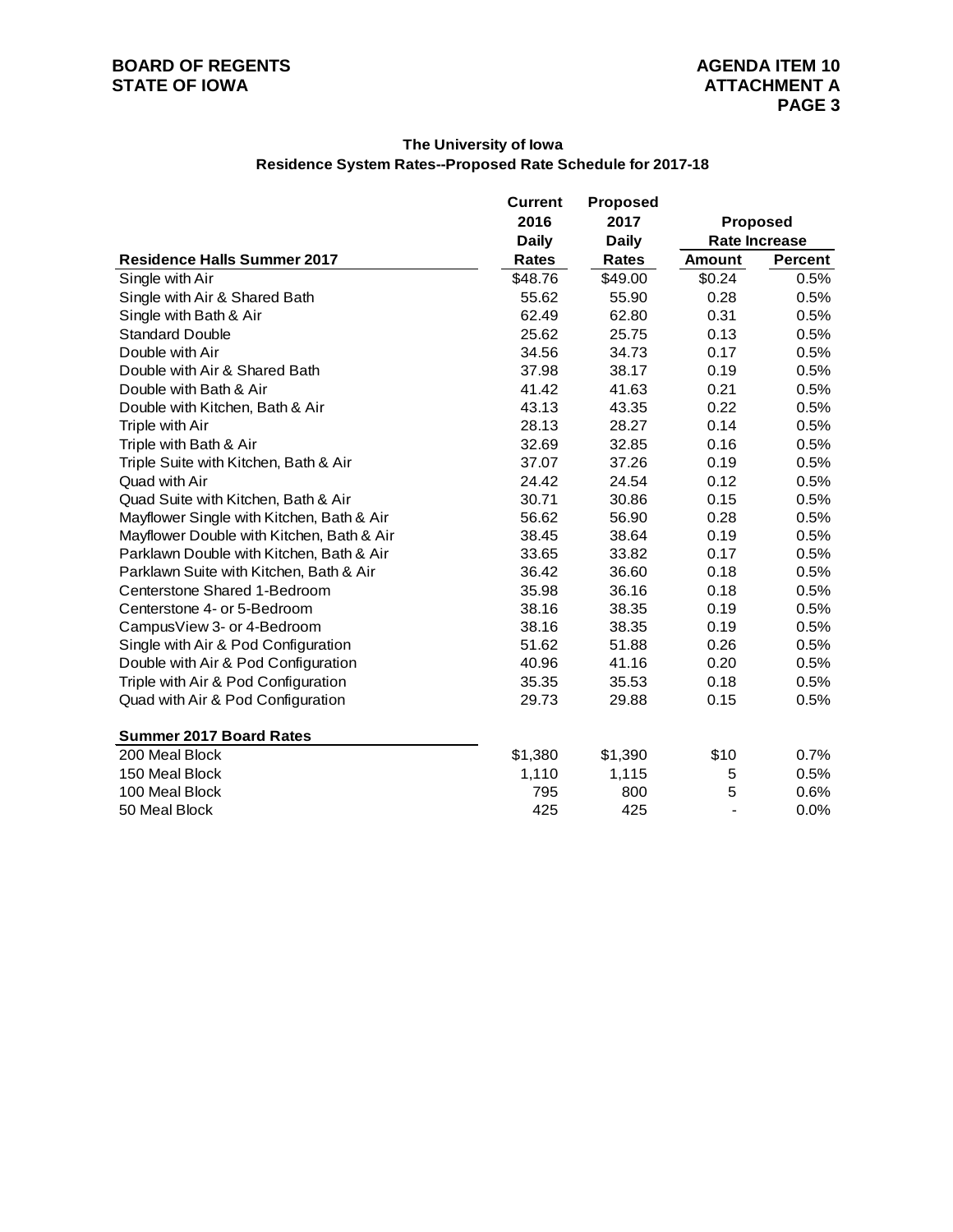# **BOARD OF REGENTS**<br> **BOARD OF REGENTS**<br> **BOARD OF IOWA**<br> **ATTACHMENT B STATE OF IOWA**

# **IOWA STATE UNIVERSITY Department of Residence - Proposed Rates for Fiscal Year 2018**

| <b>Academic Year Residence Hall Rates 3</b>      |                               |                      | <b>FY17 Rate</b> |                     | <b>FY18 Rate</b> | \$ Increase                    |     | % Increase |
|--------------------------------------------------|-------------------------------|----------------------|------------------|---------------------|------------------|--------------------------------|-----|------------|
|                                                  | Quad                          | \$                   | 3,986            | \$                  | 4,106            | \$                             | 120 | 3.01%      |
|                                                  | Triple                        | \$                   | 4,208            | $\ddot{\varsigma}$  | 4,334            | $\zeta$                        | 126 | 2.99%      |
| No AC Traditional Style Rooms in                 | Double                        | \$                   | 4,429            | \$                  | 4,562            | \$                             | 133 | 3.00%      |
| <b>Richardson Court and Union Drive</b>          | Single                        | \$                   | 5,758            | $\zeta$             | 5,931            | $\overline{\xi}$               | 173 | 3.00%      |
|                                                  | Triple as Double <sup>4</sup> | \$                   | 5,093            | \$                  | 5,246            | \$                             | 153 | 3.00%      |
|                                                  | Double as Single <sup>5</sup> | \$                   | 6,422            | \$                  | 6,615            | \$                             | 193 | 3.01%      |
|                                                  | Triple                        | \$                   | 4,246            | $\zeta$             | 4,374            | $\zeta$                        | 128 | 3.01%      |
|                                                  | Double                        | \$                   | 4,487            | $\zeta$             | 4,622            | $\zeta$                        | 135 | 3.01%      |
| AC Traditional Style Rooms in                    | Single                        | \$                   | 5,873            | \$                  | 6,051            | \$                             | 178 | 3.03%      |
| Richardson Court and Union Drive                 | Triple as Double <sup>5</sup> | \$                   | 5,151            | \$                  | 5,306            | \$                             | 155 | 3.01%      |
|                                                  | Double as Single <sup>4</sup> | \$                   | 6,537            | \$                  | 6,735            | \$                             | 198 | 3.03%      |
|                                                  | Double                        | $\boldsymbol{\xi}$   | 5,875            | -\$                 | 6,051            | \$                             | 176 | 3.00%      |
| Geoffroy Hall                                    | Single                        | $\overline{\xi}$     | 7,637            | $\zeta$             | 7,866            | $\zeta$                        | 229 | 3.00%      |
|                                                  | Double as Single <sup>4</sup> | \$                   | 8,518            | $\zeta$             | 8,773            | $\zeta$                        | 255 | 2.99%      |
|                                                  | Triple                        | \$                   | 5,299            | $\zeta$             | 5,459            | $\zeta$                        | 160 | 3.02%      |
| Maple Hall                                       | Double                        | \$                   | 5,067            | $\ddot{\mathsf{S}}$ | 5,219            | $\zeta$                        | 152 | 3.00%      |
|                                                  | Double as Single <sup>4</sup> | \$                   | 7,093            | $\zeta$             | 7,306            | \$                             | 213 | 3.00%      |
| <b>Memorial Union</b>                            | Triple                        | \$                   | 5,299            | $\zeta$             | 5,458            | $\zeta$                        | 159 | 3.00%      |
|                                                  | Double                        | \$                   | 5,875            | $\zeta$             | 6,051            | \$                             | 176 | 3.00%      |
|                                                  | Single                        | \$                   | 7,637            | \$                  | 7,866            | $\zeta$                        | 229 | 3.00%      |
| Wallace - Wilson Halls                           | Double                        | \$                   | 4,236            | \$                  | 4,364            | \$                             | 128 | 3.02%      |
|                                                  | Single                        | \$                   | 5,373            | $\zeta$             | 5,534            | $\zeta$                        | 161 | 3.00%      |
|                                                  | Double                        | \$                   | 5,732            | \$                  | 5,904            | \$                             | 172 | 3.00%      |
| Buchanan Hall - Suite Style Rooms                | Single                        | $\zeta$              | 6,592            | \$                  | 6,790            | $\zeta$                        | 198 | 3.00%      |
|                                                  | Double as Single <sup>4</sup> | \$                   | 7,165            | \$                  | 7,380            | \$                             | 215 | 3.00%      |
|                                                  | Double                        | \$                   | 6,052            | \$                  | 6,234            | \$                             | 182 | 3.01%      |
|                                                  | Single                        | \$                   | 6,960            | $\zeta$             | 7,169            | $\zeta$                        | 209 | 3.00%      |
| Eaton and Martin Halls - Suite Style<br>Rooms    | Double as Single <sup>4</sup> | \$                   | 7,565            | $\zeta$             | 7,793            | \$                             | 228 | 3.01%      |
|                                                  | Corner Double                 | \$                   | 6,907            | \$                  | 7,114            | \$                             | 207 | 3.00%      |
|                                                  | Lofted Double                 | \$                   | 7,883            | $\zeta$             | 8,119            | \$                             | 236 | 2.99%      |
| <b>Academic Year Apartment Rates<sup>5</sup></b> |                               |                      | <b>FY17 Rate</b> |                     | <b>FY18 Rate</b> | \$ Increase                    |     | % Increase |
|                                                  | 2 Bedroom Shared              | \$                   | 4,533            | \$                  | 4,669            | \$                             | 136 | 3.00%      |
| ISU Owned - Frederiksen Court                    | 4 Bedroom Single              | $\zeta$              | 5,688            | $\zeta$             | 5,859            | $\zeta$                        | 171 | 3.01%      |
|                                                  | 2 Bedroom Private             | \$                   | 6,951            | \$                  | 7,160            | \$                             | 209 | 3.01%      |
|                                                  | SV - 2 Bedroom                | Ś                    | $5,602$ \$       |                     | $5,714$ \$       |                                | 112 | 2.00%      |
| ISU Owned - Schilletter & University             | UV - 1 Bedroom                | $\boldsymbol{\zeta}$ | 4,838            | $\ddot{\circ}$      | 4,935            | $\zeta$                        | 97  | 2.00%      |
| Village $6$                                      | UV - 1 Level - 2 Bedroom      | \$                   | 5,196            | \$                  | 5,300            | \$                             | 104 | 2.00%      |
|                                                  | UV - Townhouse                | \$                   | 5,527            | $\ddot{\varsigma}$  | 5,638            | $\zeta$                        | 111 | 2.01%      |
|                                                  | SUV - Furnished / Pet         | \$                   | 5,857            | $\zeta$             | 5,974            | $\zeta$                        | 117 | 2.00%      |
|                                                  | 2-5 Bedroom West              | \$                   | 7,964            | $\ddot{\mathsf{s}}$ | 8,203            | \$                             | 239 | 3.00%      |
| ISU Operated / Leased Apartments                 | 1 Bedroom West                | \$                   | 7,964            | $\zeta$             | 8,203            | $\zeta$                        | 239 | 3.00%      |
|                                                  | 2-5 Bedroom Campus            | \$                   | 6,707            | \$                  | 6,908            | \$                             | 201 | 3.00%      |
|                                                  | 1 Bedroom Campus              | \$                   | 8,188            | $\ddot{\varsigma}$  | 8,434            | $\boldsymbol{\dot{\varsigma}}$ | 246 | 3.00%      |

| <b>Applications / Contracting Fees</b>              | <b>FY17 Rate</b> |                 | <b>FY18 Rate</b> | S Increase | % Increase |
|-----------------------------------------------------|------------------|-----------------|------------------|------------|------------|
| <b>IOne-time, new admit Contracting Fee</b>         |                  | 10 <sup>1</sup> | 10 I             |            | 0.00%      |
| One-time, new admit Housing Prepayment <sup>2</sup> |                  | 125             | 125              |            | $0.00\%$   |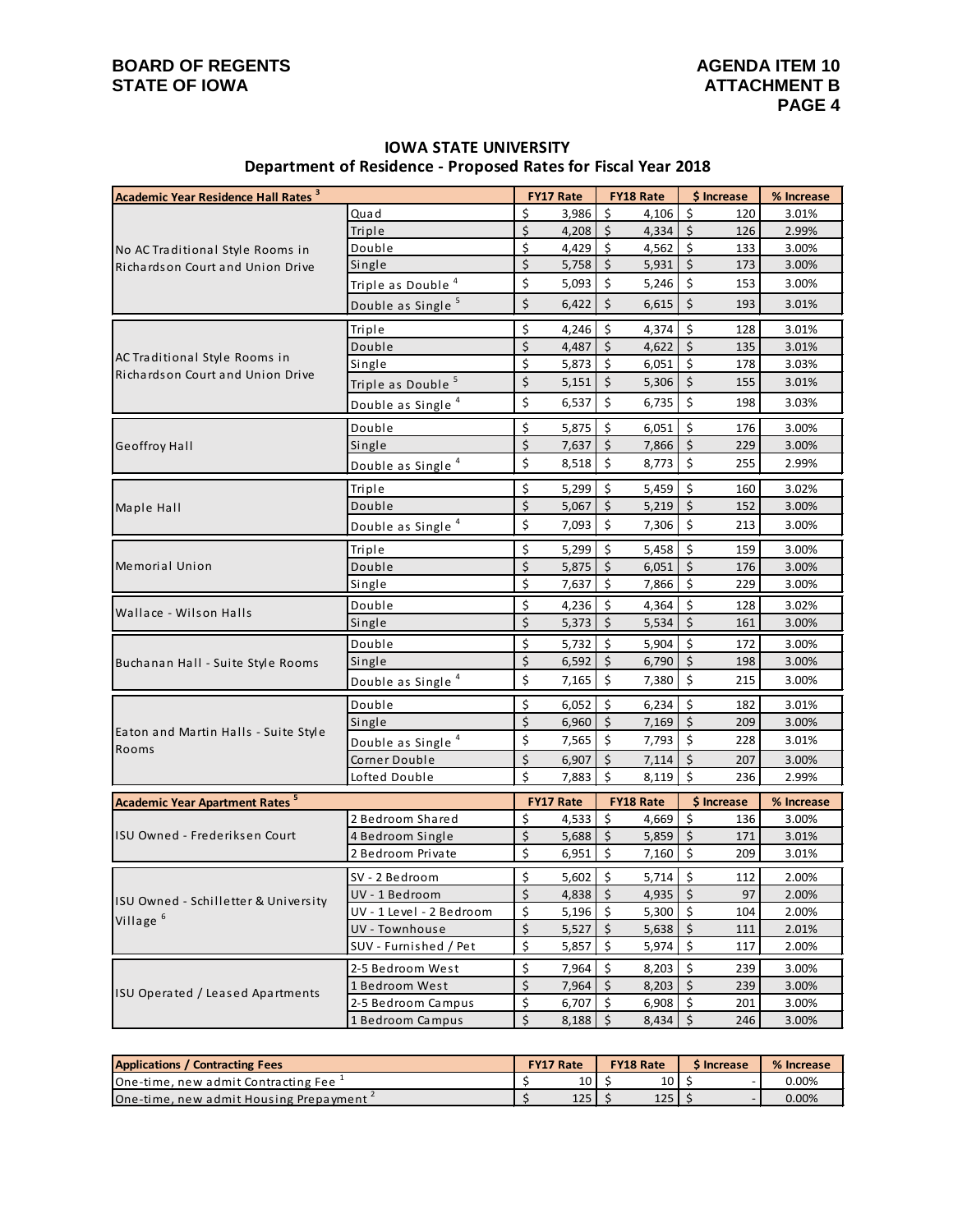## **BOARD OF REGENTS**<br> **BOARD OF REGENTS**<br> **BOARD OF IOWA**<br> **ATTACHMENT B STATE OF IOWA**

| Summer Residence Hall Rates <sup>7</sup>  |                               |                  | <b>FY17 Rate</b>         |                    | FY18 Rate | \$ Increase        |    | % Increase               |  |
|-------------------------------------------|-------------------------------|------------------|--------------------------|--------------------|-----------|--------------------|----|--------------------------|--|
|                                           | Double                        | \$               | 1.220                    | $\mathsf{\hat{S}}$ | 1,257     | \$                 | 37 | 3.03%                    |  |
| Buchanan Hall <sup>8</sup>                | Single                        | \$               | 1,464                    | $\ddot{s}$         | 1,508     | \$                 | 44 | 3.01%                    |  |
|                                           | Double as Single <sup>4</sup> | \$               | 1,586                    | Ŝ.                 | 1,634     | \$                 | 48 | 3.03%                    |  |
|                                           |                               |                  |                          |                    |           |                    |    |                          |  |
|                                           | Double                        | \$               | 1,132                    | Ŝ.                 | 1,166     | \$                 | 34 | 3.00%                    |  |
| Eaton Hall                                | Single                        | \$               | $1,415$ \$               |                    | 1,457     | $\zeta$            | 42 | 2.97%                    |  |
|                                           | Double as Single <sup>4</sup> | \$               | 1,642                    | $\mathsf{\hat{S}}$ | 1,691     | Ś                  | 49 | 2.98%                    |  |
|                                           |                               |                  |                          |                    |           |                    |    |                          |  |
|                                           | Double                        |                  | $\overline{\phantom{a}}$ | \$                 | 1,332     | $\blacksquare$     |    | $\overline{\phantom{a}}$ |  |
| <b>Geoffroy Hall</b>                      | Single                        |                  |                          | $\zeta$            | 1,599     |                    |    |                          |  |
|                                           | Double as Single <sup>4</sup> |                  |                          | \$<br>1,732        |           |                    |    |                          |  |
| <b>Summer Apartment Rates<sup>8</sup></b> |                               | <b>FY17 Rate</b> |                          | <b>FY18 Rate</b>   |           | \$ Increase        |    | % Increase               |  |
| ISU Owned - Frederiksen Court             | 2 Bedroom Shared              | \$               | 978                      | Ŝ.                 | 1,007     | \$                 | 29 | 2.97%                    |  |
|                                           | 4 Bedroom Single              | \$               | 1,222                    | $\mathsf{S}$       | 1,259     | \$                 | 37 | 3.03%                    |  |
|                                           | 2 Bedroom Private             | \$               | 1,467                    | Ŝ.                 | 1,511     | Ś                  | 44 | 3.00%                    |  |
|                                           |                               |                  |                          |                    |           |                    |    |                          |  |
|                                           | SV - 2 Bedroom                | \$               | 1,742                    | $\zeta$            | 1,776     | $\mathsf{\hat{S}}$ | 34 | 1.95%                    |  |
| ISU Owned - Schilletter & University      | UV - 1 Bedroom                | \$               | 1,504                    | $\zeta$            | 1,534     | \$                 | 30 | 1.99%                    |  |
| Village <sup>6</sup>                      | UV - 1 Level - 2 Bedroom      | \$               | 1,615                    | $\mathsf{S}$       | 1,647     | \$                 | 32 | 1.98%                    |  |
|                                           | UV - Townhouse                | \$               | 1,718                    | - Ś                | 1,752     | \$                 | 34 | 1.98%                    |  |
|                                           | SUV - Furnished / Pet         | \$               | 1,820                    | S.                 | 1,856     | Ś                  | 36 | 1.98%                    |  |
|                                           |                               |                  |                          |                    |           |                    |    |                          |  |
|                                           | 2-5 Bedroom West              | \$               | 1,297                    | $\zeta$            | 1,336     | \$                 | 39 | 3.01%                    |  |
| ISU Operated / Leased Apartments          | 1 Bedroom West                | \$               | 1,593                    | $\dot{\mathsf{s}}$ | 1,641     | \$                 | 48 | 3.01%                    |  |
|                                           | 2-5 Bedroom Campus            | \$               | 1,341                    | $\dot{\mathsf{s}}$ | 1,382     | \$                 | 41 | 3.06%                    |  |
|                                           | 1 Bedroom Campus              | \$               | 1,637                    | $\zeta$            | 1,687     | \$                 | 50 | 3.05%                    |  |
| <b>Guest Apartment Daily Rates</b>        |                               |                  | <b>FY17 Rate</b>         | <b>FY18 Rate</b>   |           | \$ Increase        |    | % Increase               |  |
| SV - Furnished Guest                      |                               | \$               | 47                       | Ś                  | 47        | Ś                  |    | 0.00%                    |  |
| SV - Non-Furnished Guest                  |                               | \$               | 36                       | $\zeta$            | 36        | \$                 |    | 0.00%                    |  |

1 - This fee is refundable prior to the cancellation deadline. After the cancellation deadline, this fee is non-refundable.

2 - This fee is refundable prior to the cancellation deadline. After the cancellation deadline, the prepayment is forfeited.

If the student remains contracted for housing, the prepayment is applied to spring room fees.

3 - Meal plans are required in all residence halls except Wallace and Wilson.

4 - These options are not offered as standard. Availability is based on resident demand and space constraints.

5 - Meal plans are encouraged, but not required in University owned / operated apartments.

6 - All Schilletter / University Village rates are per unit. In a two-bedroom unit occupied by two residents each resident

7 - Meal plans are encouraged, but not required in any location during the summer.

8 - Buchanan Hall was offline summer 2015 due to project work.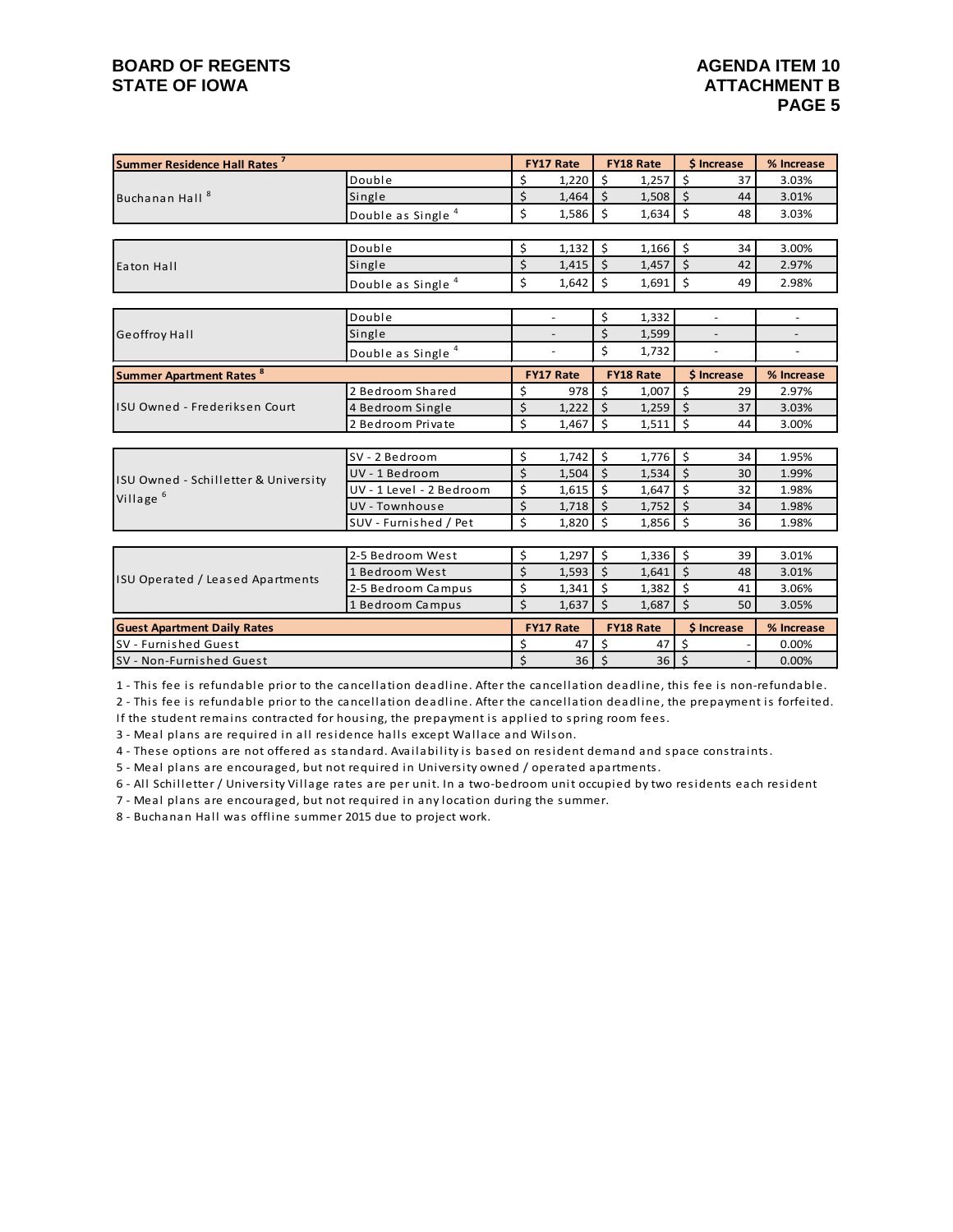## **BOARD OF REGENTS**<br> **BOARD OF REGENTS**<br> **BOARD OF IOWA**<br> **ATTACHMENT B STATE OF IOWA**

# **ISU Dining - Proposed Rates for Fiscal Year 2018 IOWA STATE UNIVERSITY**

| <b>Dining Dollars (DD)</b>                                                       |                                      |                  |                     |                  |                      |                          |                |
|----------------------------------------------------------------------------------|--------------------------------------|------------------|---------------------|------------------|----------------------|--------------------------|----------------|
| Available during the academic year and summer.                                   |                                      | <b>FY17 Rate</b> |                     | <b>FY18 Rate</b> |                      | \$ Increase              | % Increase     |
| Rates listed are per dollar.                                                     |                                      |                  |                     |                  |                      |                          |                |
| \$10-\$190 Dining Dollars (Face Value)                                           | \$                                   | 1.00             | \$                  | 1.00             | \$                   | $\overline{\phantom{a}}$ | 0.00%          |
| \$200-390 Dining Dollars (5.00% discount)                                        | \$                                   | 0.95             | $\mathsf{\dot{S}}$  | 0.95             | \$                   | $\overline{a}$           | 0.00%          |
| \$400-590 Dining Dollars (7.00% discount)                                        | \$                                   | 0.93             | Ŝ.                  | 0.93             | \$                   | $\overline{a}$           | 0.00%          |
| \$600 Plus Dining Dollars (10.00% discount)                                      | Ś                                    | 0.90             | $\mathsf{\dot{S}}$  | 0.90             | $\mathsf{\dot{S}}$   |                          | 0.00%          |
| <b>Express Meals (Formerly called Meal Blocks)</b>                               |                                      |                  |                     |                  |                      |                          |                |
| Available during the academic year and summer.                                   | <b>FY17 Rate</b><br><b>FY18 Rate</b> |                  | \$ Increase         |                  | % Increase           |                          |                |
| Rates listed are per quantity of meals indicated.                                |                                      |                  |                     |                  |                      |                          |                |
| $25$ Meals <sup><math>4</math></sup>                                             | \$                                   | 254              |                     | <u>.</u>         |                      | <u>.</u>                 | $\blacksquare$ |
| 50 Meals                                                                         | \$                                   | 521              | $\ddot{\mathsf{S}}$ | 550              | $\zeta$              | 29                       | 3.09%          |
| 75 Meals                                                                         | \$                                   | 773              |                     |                  |                      |                          |                |
| 85 Meals <sup>2</sup>                                                            |                                      |                  | \$                  | 915              | $\boldsymbol{\zeta}$ |                          | 0.00%          |
| 100 Meals                                                                        | \$                                   | 4,019            |                     |                  |                      |                          |                |
| 105 Meals $^2$                                                                   |                                      |                  | \$                  | 1,103            | $\mathsf{\hat{S}}$   |                          | 0.00%          |
| Academic Year Meal Plans Available in Required Areas                             |                                      |                  |                     |                  |                      |                          |                |
| Rates listed are per academic year                                               |                                      | <b>FY17 Rate</b> |                     | <b>FY18 Rate</b> |                      | \$ Increase              | % Increase     |
| Cyclone w/304 meals and \$125 DD per semester <sup>1</sup>                       | \$                                   | 4,178            |                     | <u>.</u>         |                      |                          |                |
| Cardinal w/275 meals and \$150 DD per semester <sup>1</sup>                      | \$                                   | 4,149            |                     | ц.               |                      | ц.                       | $\blacksquare$ |
| Gold Plan w/ 200 Meals plus 35 Express Meals & \$100 DD per semester 34          | \$                                   | 3,927            | \$                  | 3,955            | S.                   | 28                       | 0.71%          |
| Silver w/ 175 meals and \$250 DD per semester                                    | \$                                   | 3,703            |                     |                  |                      |                          |                |
| Cy Power Unlimited Plan w/46 Express Meals & \$200 DD per semester <sup>23</sup> |                                      |                  | \$                  | 4,600            |                      |                          |                |
| Cyclone Unlimited Plan w/34 Express Meals & \$0 DD per semester <sup>23</sup>    |                                      |                  | \$                  | 4,200            |                      |                          |                |
| Academic Year Meal Plan Available in Voluntary Areas <sup>5</sup>                |                                      | <b>FY17 Rate</b> |                     | <b>FY18 Rate</b> |                      | \$ Increase              | % Increase     |
| Rates listed are per academic year                                               |                                      |                  |                     |                  |                      |                          |                |
| Silver Plan w/ 225 Meals & \$200 DD per semester                                 | \$                                   | 3,927            | \$                  | 3,955            | \$                   | 28                       | 0.71%          |
| Bronze Plan w/ 125 Meals & \$125 DD per semester                                 | \$                                   | 3,124            | $\mathsf{\dot{S}}$  | 3,146            | $\zeta$              | 22                       | 0.70%          |
| <b>Dining Center Door Rate</b>                                                   |                                      | <b>FY17 Rate</b> |                     | FY18 Rate        |                      | \$ Increase              | % Increase     |
| Breakfast                                                                        | \$                                   | 9.25             | 5                   | 9.50             | $\zeta$              | 0.25                     | 2.70%          |
| Lunch / Dinner                                                                   | \$                                   | $11.25$ \$       |                     | $12.50$ \$       |                      | 1.25                     | 11.11%         |

1 - This option is being discontinued at the end of FY17.

*2 - This is a new option beginning FY18.*

 one of the Unlimited Plans or the Gold Plan. 3 - Residents living in required participation areas (all residence halls except Wallace and Wilson) must select

4 - The Gold plan will remain the default in required areas. The total number of meals increases by 10 to 235 for greater flexibility and Dining Dollars decrease by \$100 to keep the price point the same.

 available dining options. 5 - In addition to the Bronze plan, residents living in voluntary participation area may select any of the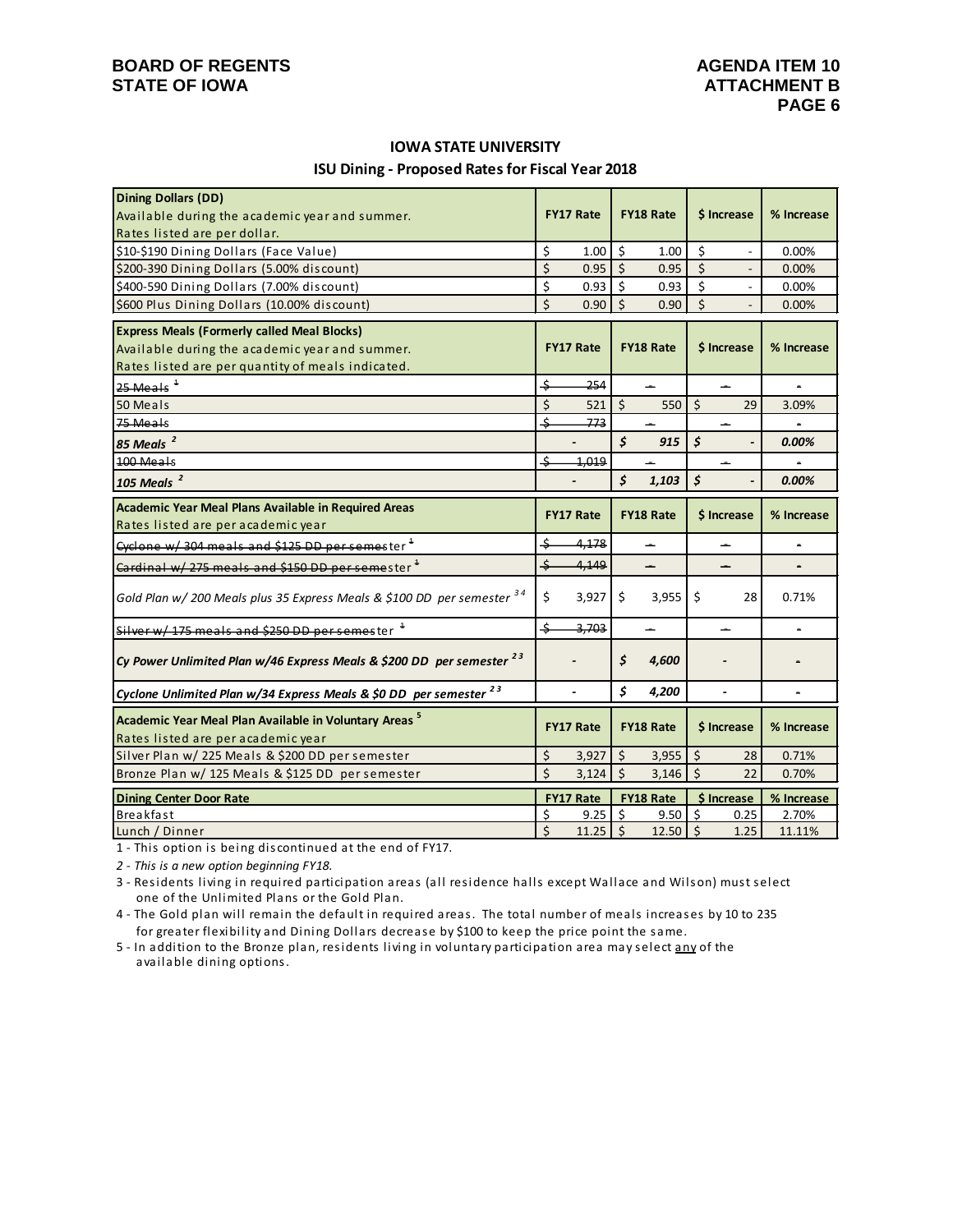### **UNIVERSITY OF NORTHERN IOWA PROPOSED RESIDENCE RATES ACADEMIC YEAR 2017-2018**

|                                                                                                  | 2016-17 | 2017-18       | \$                       | %        |
|--------------------------------------------------------------------------------------------------|---------|---------------|--------------------------|----------|
| Residence Halls - Academic Year                                                                  | Rate    | Proposed rate | Increase                 | Increase |
| Traditional Halls (Bender, Campbell, Dancer, Hagemann, Noehren, Rider, Shull)-Meal plan required |         |               |                          |          |
| Double *                                                                                         | 4,385   | 4,473         | 88                       | 2.0%     |
| Double as Single                                                                                 | 5,822   | 5,939         | 117                      | 2.0%     |
| Single                                                                                           | 5,392   | 5,500         | 108                      | 2.0%     |
| Triple (Rider only)                                                                              | 4,385   | 4,473         | 88                       | 2.0%     |
| Air-conditioning (per year - requires Dr. note)                                                  | 200     | 200           |                          | 0.0%     |
| Lawther Double                                                                                   | n/a     | 4,814         |                          |          |
| Lawther Double Suite with private/semi-private bath                                              | n/a     | 5,296         |                          |          |
| Lawther Triple Suite with private/semi-private bath                                              | n/a     | 5,684         |                          |          |
| Lawther Single                                                                                   | n/a     | 5,872         |                          |          |
| Lawther Single Suite with private/semi-private bath                                              | n/a     | 6,459         |                          |          |
| ROTH - Meal plans are encouraged                                                                 |         |               |                          |          |
| 8 Bedroom Apt. Shared                                                                            | 3,846   | 4,154         | 308                      | 8.0%     |
| 8 Bedroom Apt. Single                                                                            | 5,091   | 5,310         | 219                      | 4.3%     |
| 3 Bedroom Apt Shared                                                                             | 4,474   | 4,877         | 403                      | 9.0%     |
| 3 Bedroom Apt Single                                                                             | 5,927   | 6,223         | 296                      | 5.0%     |
| 2 Bedroom Apt Shared                                                                             | 4,474   | 4,877         | 403                      | 9.0%     |
| 2 Bedroom Apt Single                                                                             | 5,927   | 6,223         | 296                      | 5.0%     |
| 1 Bedroom Apt Shared                                                                             | 5,477   | 5,795         | 318                      | 5.8%     |
| 1 Bedroom Apt Single                                                                             | 7,260   | 7,311         | 51                       | 0.7%     |
| Panther Village - Meal plans are encouraged                                                      |         |               |                          |          |
| 4 Bedroom Single                                                                                 | 6,463   | 6,463         | $\overline{\phantom{0}}$ | 0.0%     |
| 2 Bedroom Single                                                                                 | 7,108   | 7,108         |                          | 0.0%     |
| Studio                                                                                           | 7,753   | 7,753         |                          | 0.0%     |
| Hillside-Jennings Apartment Rates (effective June 1, 2017) August 1 - May 31                     |         |               |                          |          |
| One Bedroom                                                                                      | 5,088   | 5,546         | 458                      | 9.0%     |
| Two Bedroom                                                                                      | 6,116   | 6,361         | 245                      | 4.0%     |
| Two Bedroom Townhouse                                                                            | 6,650   | 6,783         | 133                      | 2.0%     |
| Jennings - Two Bedroom                                                                           | 6,633   | 6,783         | 149                      | 2.3%     |
| <b>Meals Plans</b>                                                                               |         |               |                          |          |
| Gold Plan (All access \$250 DD per semester)                                                     | 4,644   | 4,708         | 64                       | 1.4%     |
| Silver Plan (All access \$150 DD per semester)                                                   | 4,444   | 4,508         | 64                       | 1.4%     |
| Purple Plan (All access \$50 DD per semester) *                                                  | 4,244   | 4,308         | 64                       | 1.5%     |
| Panther Block (200 meals and \$250 DD per semester)                                              | 4,380   | n/a           | ۰.                       | 0.0%     |
| Basic Block (160 meals per semester and \$75 DD per semester)                                    | 3,312   | 3,318         | 6                        | 0.2%     |
| Any 5 (includes \$100 DD per semester)                                                           | 1,782   | 1,834         | 52                       | 2.9%     |
| Any 100 Meal Deal                                                                                | 981     | 1,010         | 29                       | 3.0%     |
| Any 60 Meal Deal                                                                                 | 599     | 609           | 10                       | 1.7%     |
| Any 20 Meal Deal                                                                                 | 204     | 205           | 1                        | 0.5%     |

\* Standard double room with all-access (unlimited) meal plan plus \$100 dining dollars = \$8,781 (a 1.8% or \$152/yr. increase)